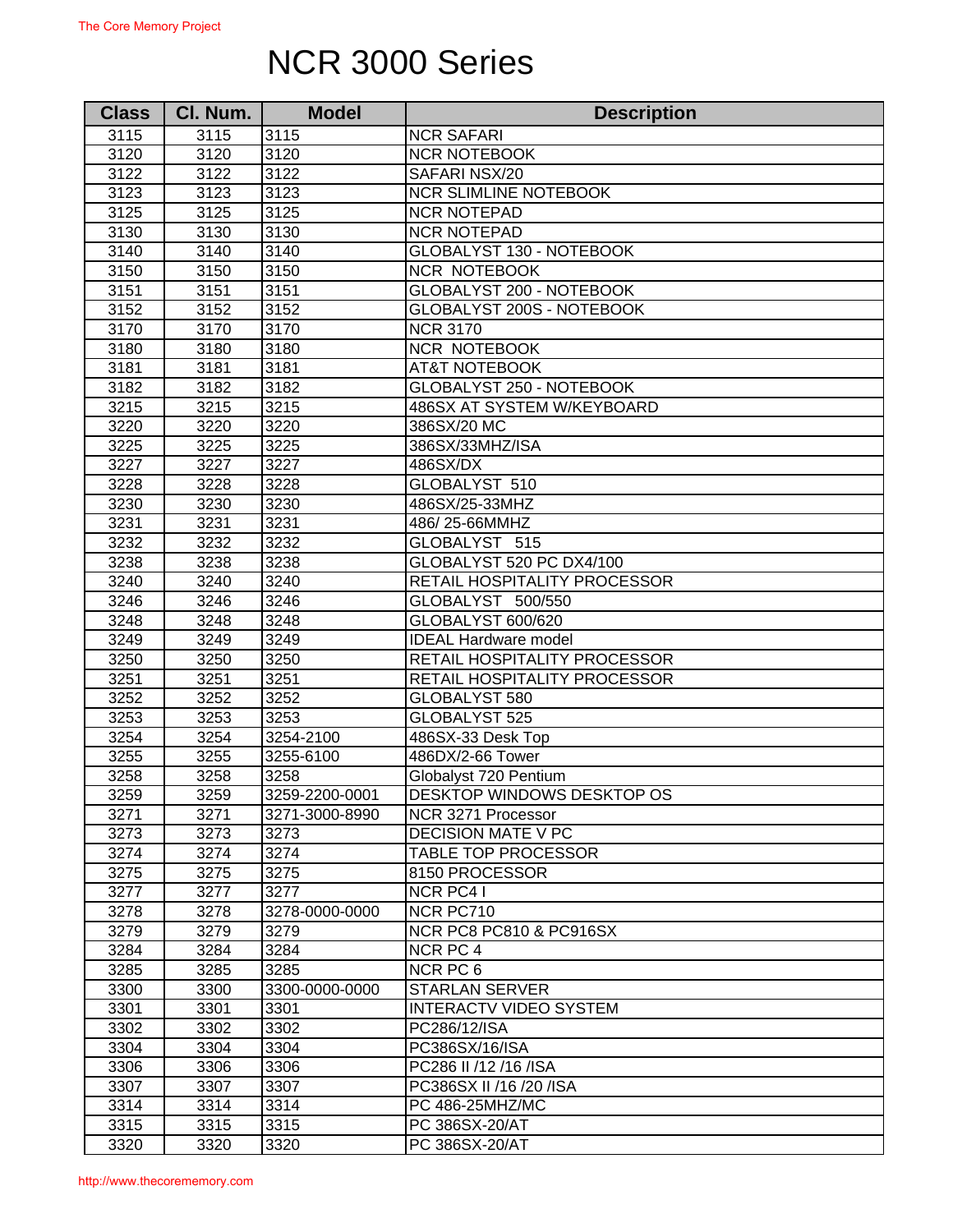| 3321         | 3321 | 3321           | PC 486SX-20/MC                           |
|--------------|------|----------------|------------------------------------------|
| 3325         | 3325 | 3325           | 486 PC Micro channel                     |
| 3328         | 3328 | 3328-3021-0001 | 486 DX2/66 8MB RAM 540 HDD               |
| 3330         | 3330 | 3330           | 486SX-25 MHZ/AT                          |
| 3331         | 3331 | 3331           | 486 25-50 MHZ/ISA                        |
| 3333         | 3333 | 3333           | 486 SX 25-50 MHZ/ISA                     |
| 3335         | 3335 | 3335           | 486/20                                   |
| 3338         | 3338 | 3338           | Globalyst 530 MiniTower 486DX2-66        |
| 3340         | 3340 | 3340           | PC 486/25                                |
| 3345         | 3345 | 3345           | NCR 3345 33/200                          |
| 3346         | 3346 | 3346           | GLOBALYST 590                            |
| 3347         | 3347 | 3347           | GLOBALYST 575                            |
| 3348         | 3348 | 3348           | GLOBALYST 630                            |
| 3349         | 3349 | 3349-0020      | GLOBALYST P133/WFN                       |
| 3350         | 3350 | 3350           | NCR 3350(486/33)                         |
| 3355         | 3355 | 3355           | NCR 3410-486 DX/266                      |
| 3356         | 3356 | 3356           | GLOBALYST 600                            |
| 3358         | 3358 | 3358           | Globalyst 730 Pentium Pc                 |
| 3360         | 3360 | 3360           | DUAL PENTIUM SERVER - 3430               |
| 3371         | 3371 | 3371           | 486 SX2/50MHz                            |
| 3372         | 3372 | 3372           | 486SX2/50MHz                             |
|              | 3374 | 3374           | <b>STORES:: PENTIUM</b>                  |
| 3374<br>3386 |      | 3386           |                                          |
|              | 3386 |                | PC916;PC920;PC925                        |
| 3390         | 3390 | 3390-0000-0000 | PERSONAL COMPUTER                        |
| 3392         | 3392 | 3392-1075-0001 | <b>WORKSTATION</b>                       |
| 3400         | 3400 | 3400           | <b>TOWER 1632 (XP)</b>                   |
| 3401         | 3401 | 3401           | TOWER 1632 XP EXPANS/CABINET             |
| 3404         | 3404 | 3404           | <b>GLOBALYST S10 MINITOWER</b>           |
| 3406         | 3406 | 3406           | AT&T3406,60MHZ PENTIUM DESKTOP SERVER    |
| 3410         | 3410 | 3410-0000-0000 | NCR 3410 486 50MHZ SERVER - 3355         |
| 3411         | 3411 | 3411           | <b>TOWERVIEW PROCESSOR</b>               |
| 3412         | 3412 | 3412           | <b>X-STATION</b>                         |
| 3413         | 3413 | 3413           | X-STATION                                |
| 3414         | 3414 | 3414           | X-STATION                                |
| 3416         | 3416 | 3416           | PROCESSOR PENTIUM 60 MHZ DESKSIDE SERVER |
| 3420         | 3420 | 3420           | 386SX/MC-16                              |
| 3421         | 3421 | 3421           | 386SX-MC-20                              |
| 3422         | 3422 | 3422-2300-0001 | SYSTEM, S16 MINITOWER, CTO               |
| 3426         | 3426 | 3426-7500-0001 | S26 SERVER                               |
| 3430         | 3430 | 3430           | DUAL PENTIUM SERVER - 3360               |
| 3431         | 3431 | 3431-2000      | 3430 90MHZ PENTIUM BASE UNIT             |
| 3432         | 3432 | 3432           | 486/MCA 20MHZ DESKTOP                    |
| 3433         | 3433 | 3433           | 486/MCA 33MHZ DESKTOP                    |
| 3434         | 3434 | 3434           | 486/MCA 33MHZ SERVER                     |
| 3435         | 3435 | 3435           | 486/MC-50 MULTIPROCESSOR                 |
| 3437         | 3437 | 3437           | 486/MC-50 UNI-PROCESSOR                  |
| 3438         | 3438 | 3438-1000      | GLOBALYST 3438 - CTO                     |
| 3445         | 3445 | 3445-0000-0000 | <b>NCR 3445</b>                          |
| 3446         | 3446 | 3446-4000      | NCR 4300 4300/S P6                       |
| 3450         | 3450 | 3450           | <b>MINI-TOWER MICRO COMPUTER</b>         |
| 3455         | 3455 | 3455-5206-0002 | 3455 BASE SYSTEM                         |
| 3460         | 3460 | 3460-0000-0000 | <b>TOWER 32/600</b>                      |
| 3461         | 3461 | 3461           | <b>TOWER 32/600</b>                      |
| 3465         | 3465 | 3465           | <b>TOWER 32/600</b>                      |
| 3466         | 3466 | 3466           | TOWER 32/500/700                         |
| 3467         | 3467 | 3467           | 32/750 TOWER                             |
| 3470         | 3470 | 3470           | <b>TOWER 32/400</b>                      |
| 3471         | 3471 | 3471           | <b>TOWER 32/400</b>                      |